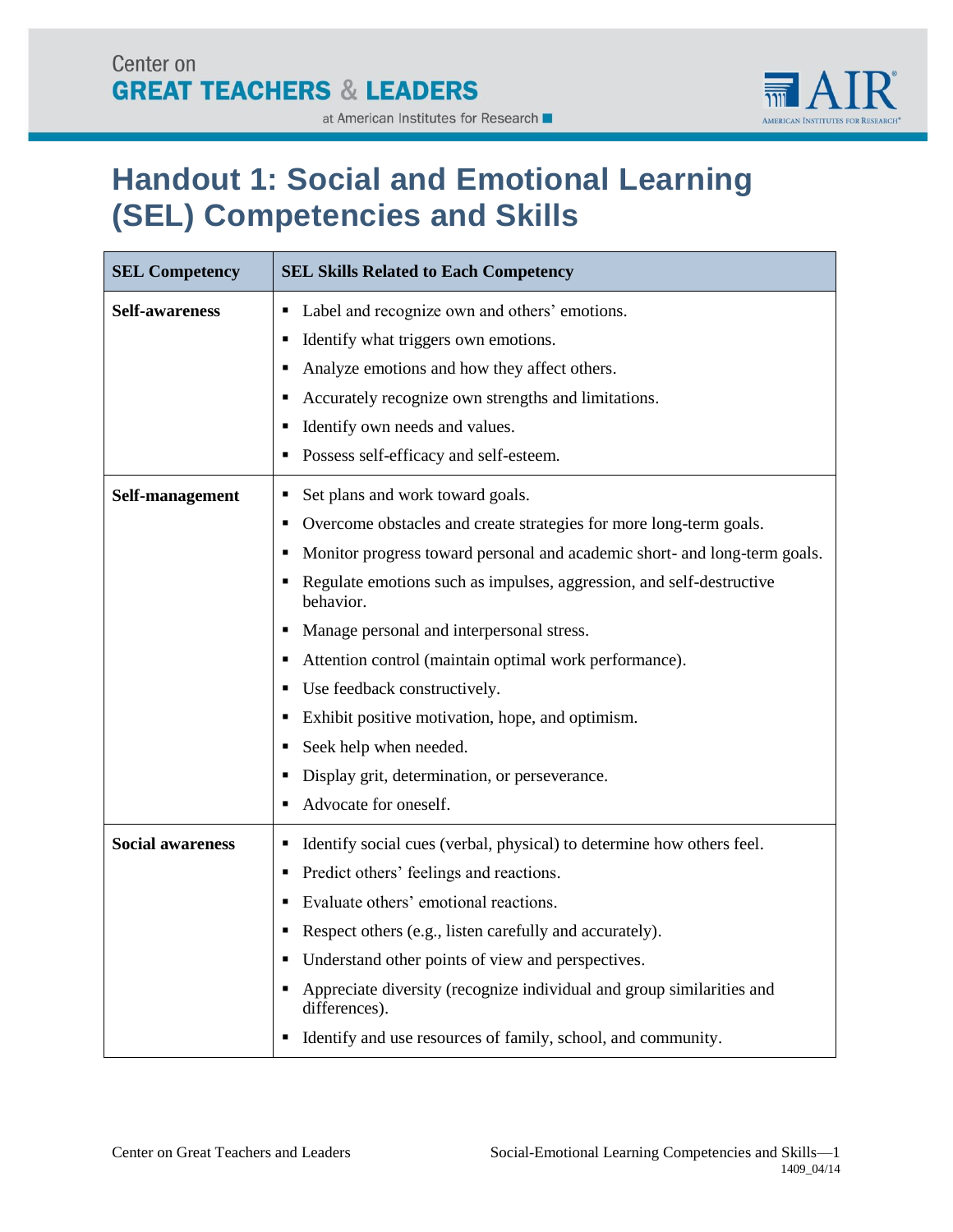| Relationship                          | Demonstrate capacity to make friends.<br>п                                            |
|---------------------------------------|---------------------------------------------------------------------------------------|
| management                            | Exhibit cooperative learning and working toward group goals.<br>п                     |
|                                       | Evaluate own skills to communicate with others.<br>٠                                  |
|                                       | Manage and express emotions in relationships, respecting diverse<br>viewpoints.       |
|                                       | Communicate effectively.<br>п                                                         |
|                                       | Cultivate relationships with those who can be resources when help is<br>п<br>needed.  |
|                                       | Provide help to those who need it.<br>п                                               |
|                                       | Demonstrate leadership skills when necessary, being assertive and<br>٠<br>persuasive. |
|                                       | Prevent interpersonal conflict, but manage and resolve it when does occur.<br>٠       |
|                                       | Resist inappropriate social pressures.<br>п                                           |
| <b>Responsible decision</b><br>making | Identify decisions one makes at school.<br>٠                                          |
|                                       | Discuss strategies used to resist peer pressure.<br>٠                                 |
|                                       | Reflect on how current choices affect one's future.<br>٠                              |
|                                       | Identify problems when making decisions, and generate alternatives.<br>Е              |
|                                       | Implement problem-solving skills when making decisions, when<br>Е<br>appropriate.     |
|                                       | Become self-reflective and self-evaluative.<br>п                                      |
|                                       | Make decisions based on moral, personal, and ethical standards.<br>п                  |
|                                       | Make responsible decisions that affect the individual, school, and<br>community.      |
|                                       | Negotiate fairly.                                                                     |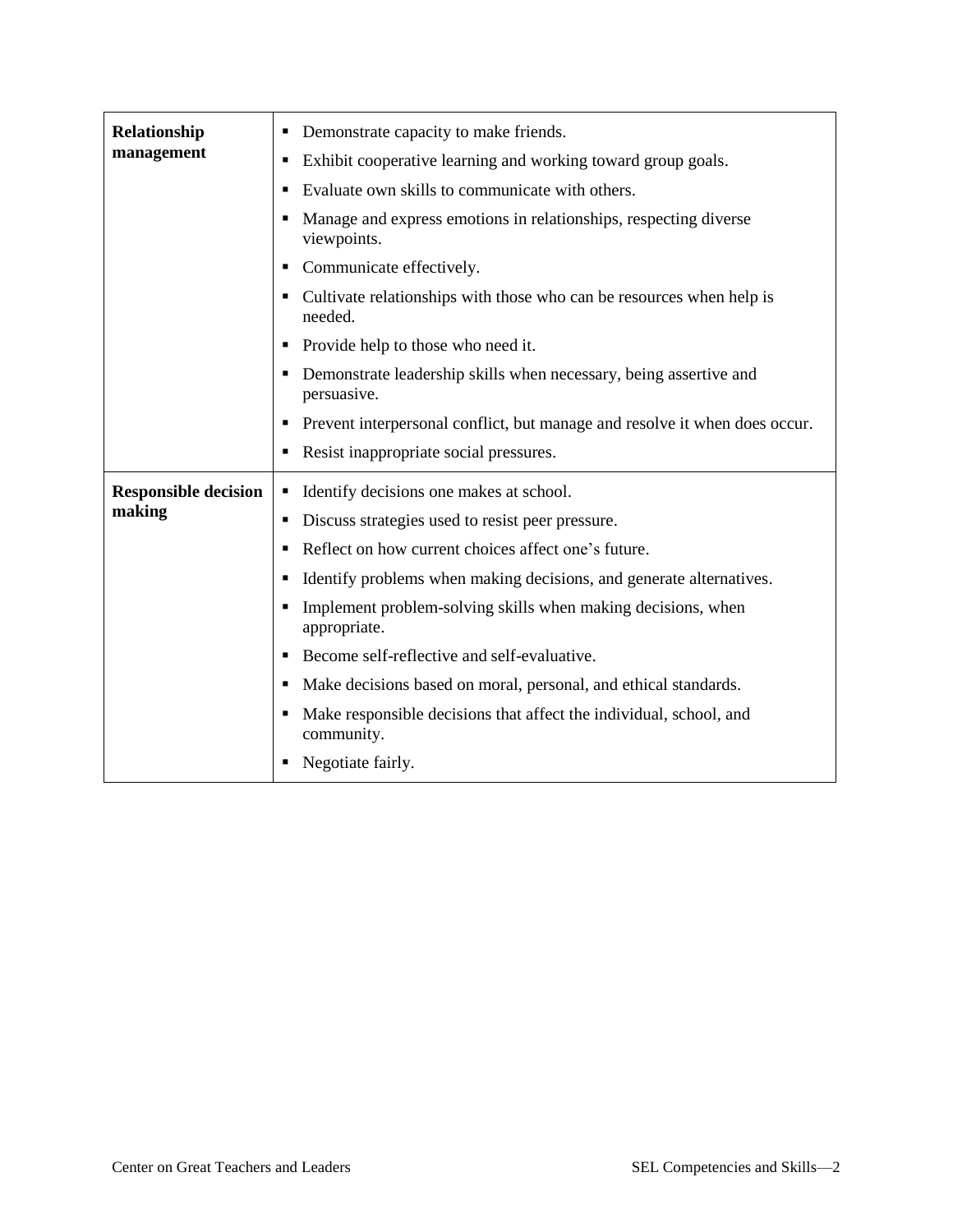

### at American Institutes for Research ■

# **Handout 2: Social and Emotional Learning (SEL) Connections**

| <b>Example Experiences With Common Core State</b><br>Standards Shifts <sup>1</sup>                                                                                                                                                                                                                            | <b>SEL Connections-</b><br><b>Students</b> | <b>SEL Connections-</b><br><b>Teachers</b> |
|---------------------------------------------------------------------------------------------------------------------------------------------------------------------------------------------------------------------------------------------------------------------------------------------------------------|--------------------------------------------|--------------------------------------------|
| Students will experience working with unfamiliar<br>vocabulary words in their literacy text.                                                                                                                                                                                                                  |                                            |                                            |
| In mathematics, students will have to explain their<br>answers in a more nuanced way, in which they will<br>have to explain their solution path rather than<br>supply only their answer.                                                                                                                      |                                            |                                            |
| Students will practice more close and critical<br>reading strategies in which they have to analyze<br>text and answer higher order, text-dependent<br>questions that require students to respond with<br>precision and using evidence from the text for<br>increasingly complex text and cross-text analyses. |                                            |                                            |
| Students will participate in more classroom<br>discussions in which they practice speaking,<br>listening, and building on one another's thinking.                                                                                                                                                             |                                            |                                            |
| Students will have to work in groups more often to<br>solve more complex tasks in which they will have<br>to communicate their ideas and work<br>collaboratively to solve problems.                                                                                                                           |                                            |                                            |
| Students will have to develop multiple<br>representations of mathematical knowledge and<br>make connections between their representations.                                                                                                                                                                    |                                            |                                            |

<sup>&</sup>lt;sup>1</sup> These practices came from two sources that focus on Common Core Instructional Practices (1) the Core Instructional Practices developed by the GTL Center [\(http://www.gtlcenter.org/sites/default/files/CreatingCoherence.pdf\)](http://www.gtlcenter.org/sites/default/files/CreatingCoherence.pdf) and (2)<http://www.achievethecore.org/>

 $\overline{a}$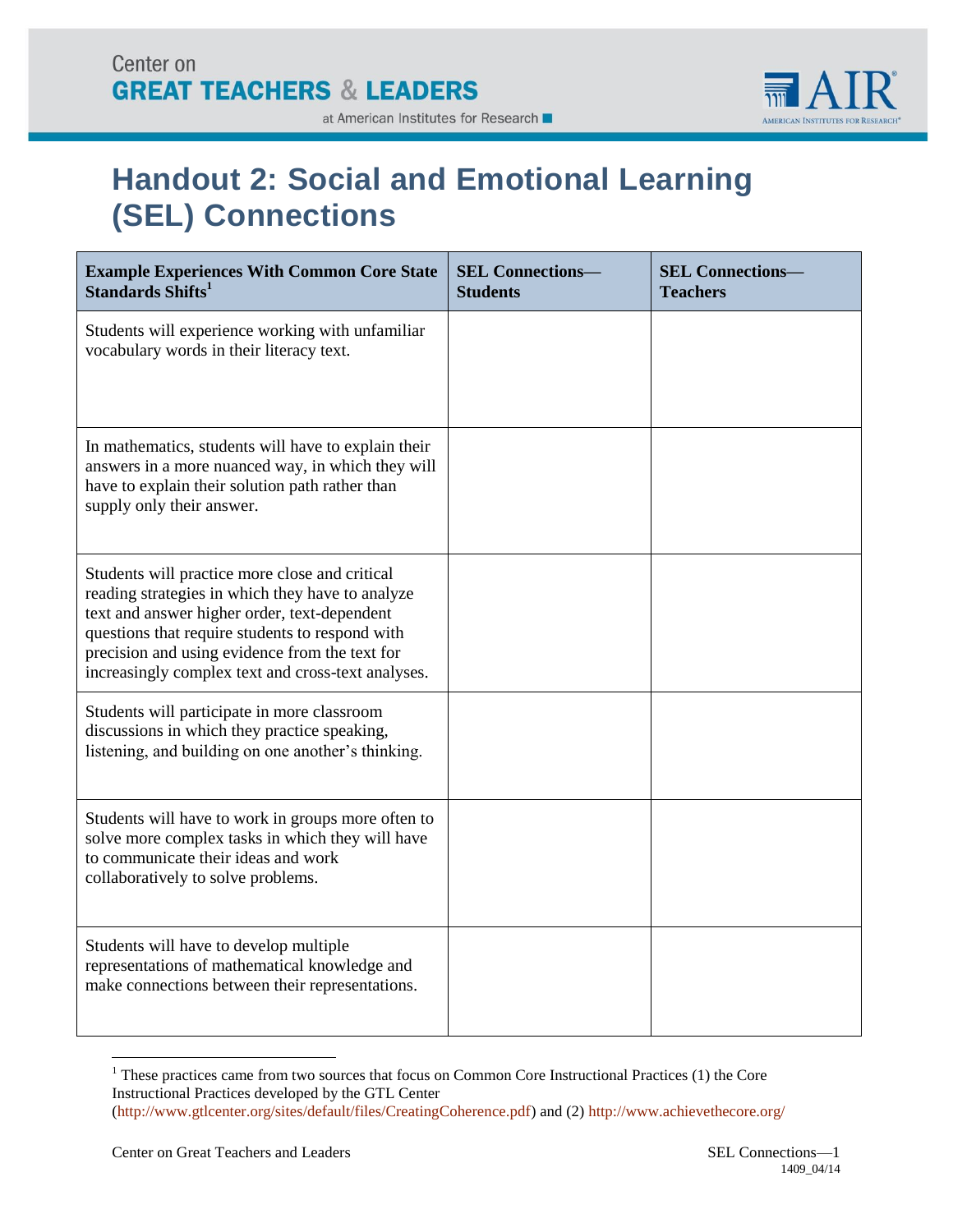

#### at American Institutes for Research

# **Handout 3: Social and Emotional Learning (SEL) Team Action Planning**

*Directions: In your teams, answer the guiding questions in the following three sections, "general questions," "teaching practices that promote SEL," and "teacher social and emotional competencies." Once you have answered the questions, complete the next steps and long term goals. For each question, think about who will do this, what will they do, and by when?*

### **General Questions**

- 1. If any, what current practices, policies, and procedures does your school or district currently take to implement SEL?
- 2. What other initiatives, policies, and procedures does SEL connect to in our school or district?
- 3. How have we made those connections transparent to educators, students, parents/caregivers and community members? What else could we do to make those connections more clear?

### **Teaching Practices That Promote SEL**

- 1. How can we integrate SEL into our formal and informal instructional coaching and feedback sessions with teachers (e.g., professional conversations)?
- 2. How can you tell teachers are implementing practices that promote student development and application of SEL skills and competencies?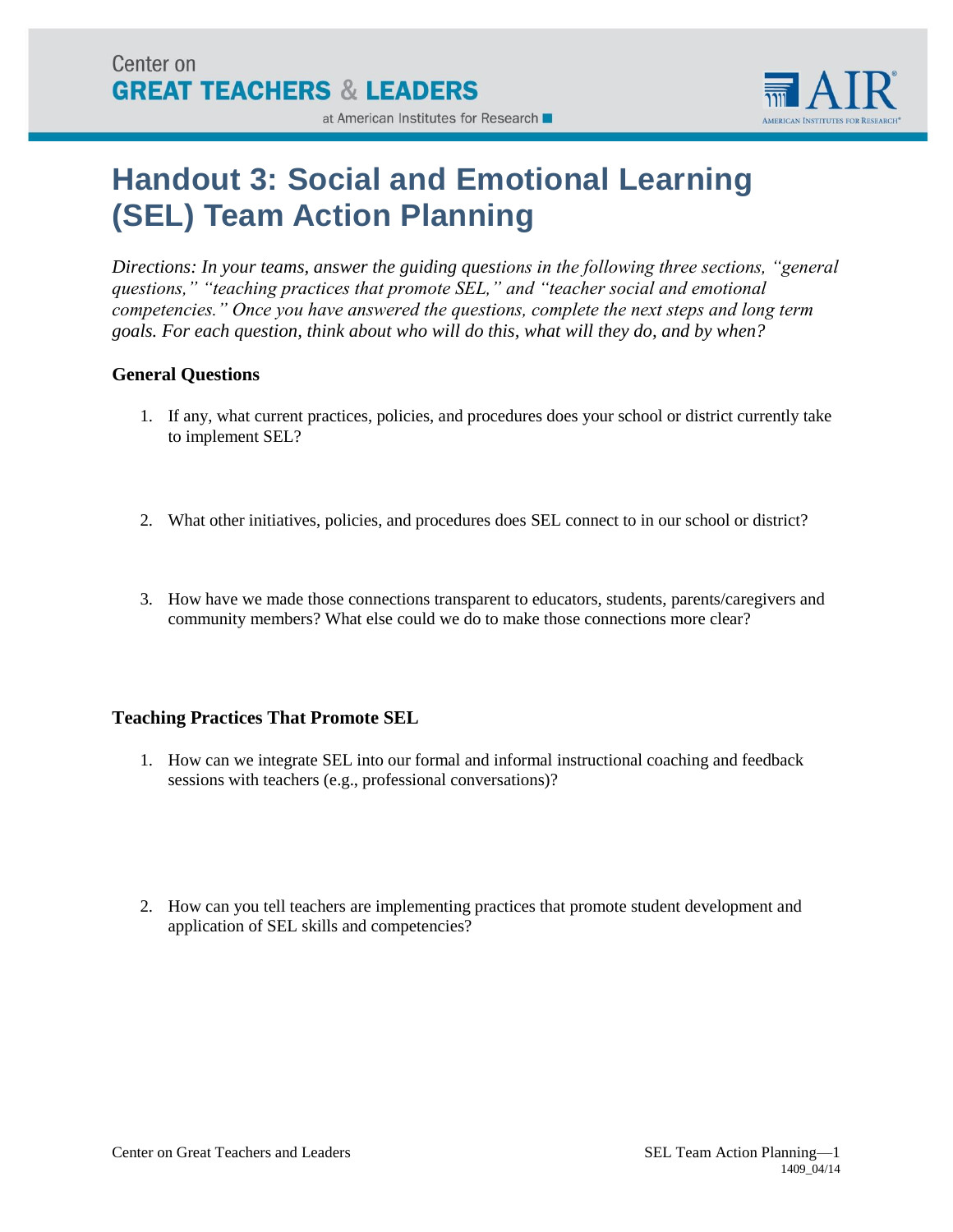- 3. What tools (e.g., guiding questions to use when lesson planning) could we create in order for educators to think more systematically about how to integrate SEL into teacher practice?
- 4. How have we made connections between teacher evaluations, professional learning, Common Core State Standards, teacher's instruction, and social, emotional, and academic learning? How can we further make connections within our school and district (e.g., PLCs, disciplinary policies, school climate initiatives, curriculum selection)?

#### **Teacher Social and Emotional Competencies**

- 1. How can you tell teachers are using their own social and emotional competencies with their interactions with students, colleagues, parents, and community members?
- 2. What social and emotional competencies do educators in our school and district need to focus on the most?
- 3. How can we integrate teacher social and emotional competencies into our formal and informal instructional coaching and feedback sessions with teachers? How can colleagues help develop each other's SEL competencies? What systems could we use to make teacher SEL transparent to teachers?
- 4. What professional learning experiences and/or resources do we have that will help teachers grow and develop their own social and emotional capacities? What professional learning experiences and/or resources do we need?